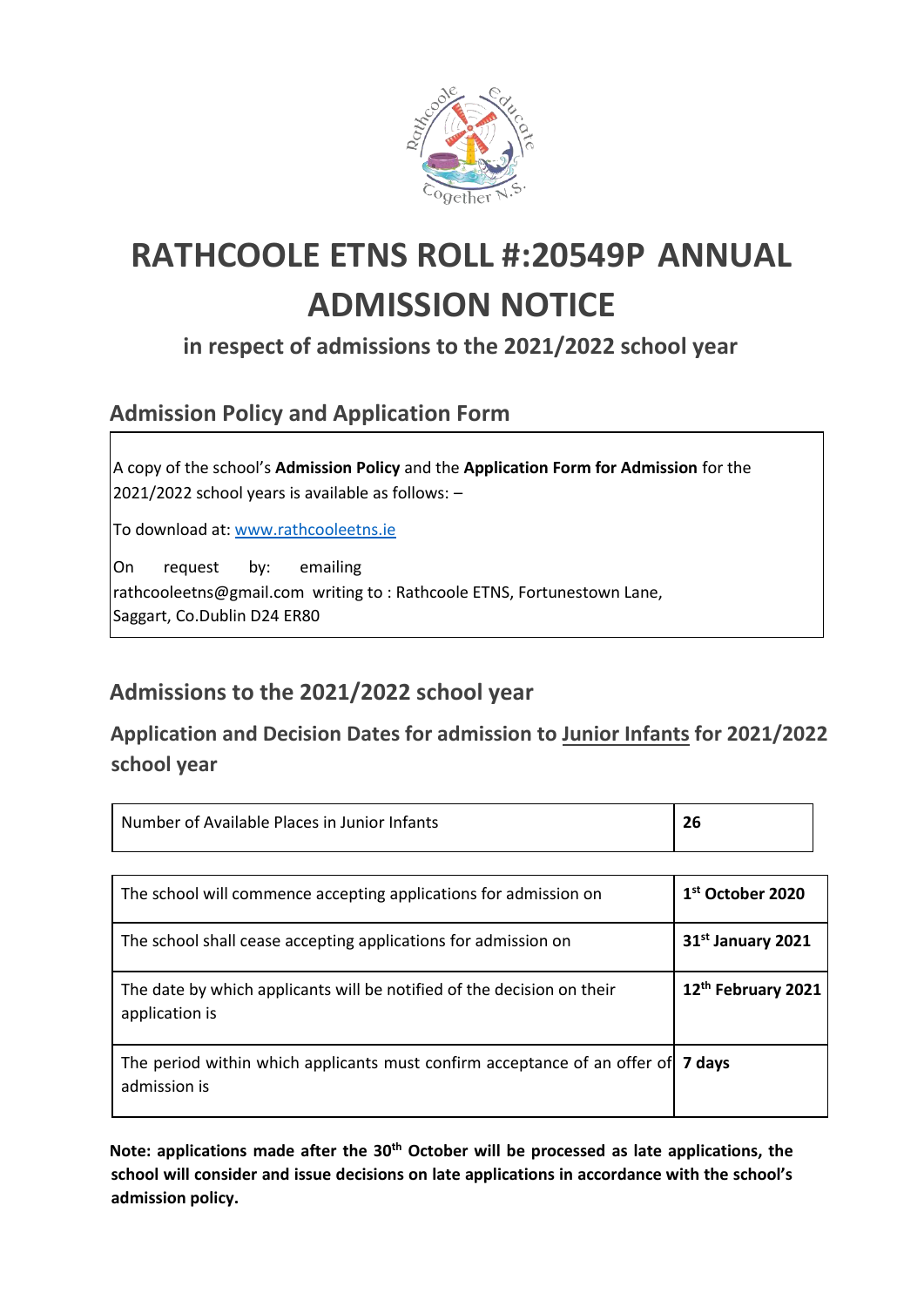**Failure of an applicant to accept an offer within 7 days may result in the offer being withdrawn.** 

### **Application and Decision Dates for admission to Senior Infants for 2021/2022 school year**

| Number of Available Places in Senior Infants |  |
|----------------------------------------------|--|
|                                              |  |

| The school will commence accepting applications for admission on                                 | $1st$ October 2020            |
|--------------------------------------------------------------------------------------------------|-------------------------------|
| The school shall cease accepting applications for admission on                                   | 31 <sup>st</sup> January 2021 |
| The date by which applicants will be notified of the decision on their<br>application is         | 12th February 2021            |
| The period within which applicants must confirm acceptance of an offer of 7 days<br>admission is |                               |

**Note: applications made after the 30th October will be processed as late applications, the school will consider and issue decisions on late applications in accordance with the school's admission policy.** 

**Failure of an applicant to accept an offer within 7 days may result in the offer being withdrawn.**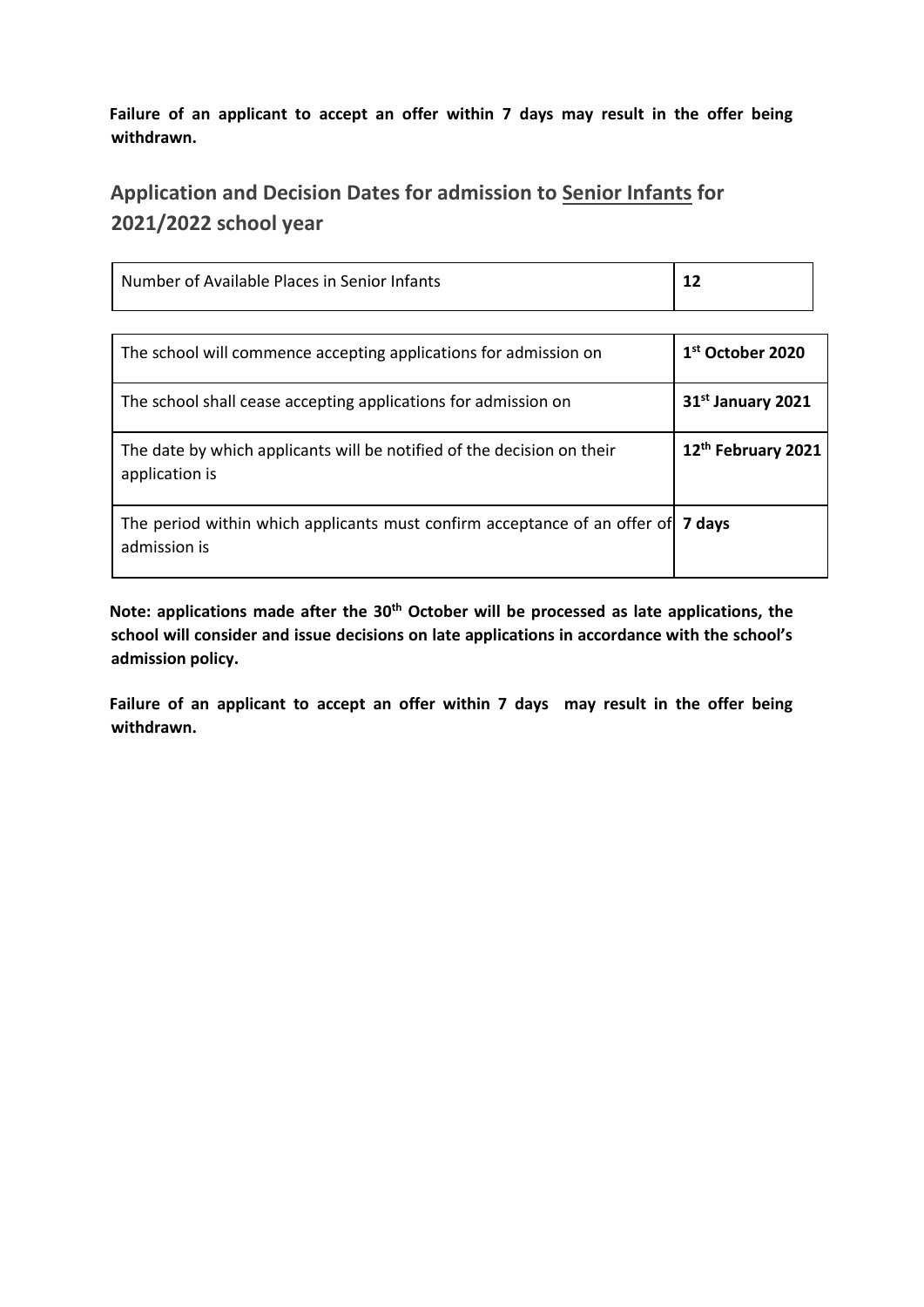

# **RATHCOOLE ETNS ROLL #:20549P ANNUAL ADMISSION NOTICE**

**in respect of admissions to the 2021/2022 school year** 

**Admission Policy and Application Form** 

A copy of the school's **Admission Policy** and the **Application Form for Admission** for the

2021/2022 school years is available as follows: – To download at: [www.rathcooleetns.ie](http://www.rathcooleetns.ie/) 

On request by: emailing rathcooleetns@gmail.com writing to : Rathcoole ETNS, Fortunestown Lane, Saggart, Co.Dublin D24 ER80

## **Admissions to the 2021/2022 school year**

**Application and Decision Dates for admission to Junior and Senior Infants for 2021/2022 school year** 

| Number of Available Places in the Special Class (Autism)                                         | 4                                  |
|--------------------------------------------------------------------------------------------------|------------------------------------|
|                                                                                                  |                                    |
| The school will commence accepting applications for admission on                                 | 3 <sup>rd</sup><br><b>May 2021</b> |
| The school shall cease accepting applications for admission on                                   | 24th May 2021                      |
| The date by which applicants will be notified of the decision on their<br>application is         | 31 <sup>st</sup> May 2021          |
| The period within which applicants must confirm acceptance of an offer of 7 days<br>admission is |                                    |

**Note: applications made after the 24th May will be processed as late applications, the school will consider and issue decisions on late applications in accordance with the school's admission policy.**